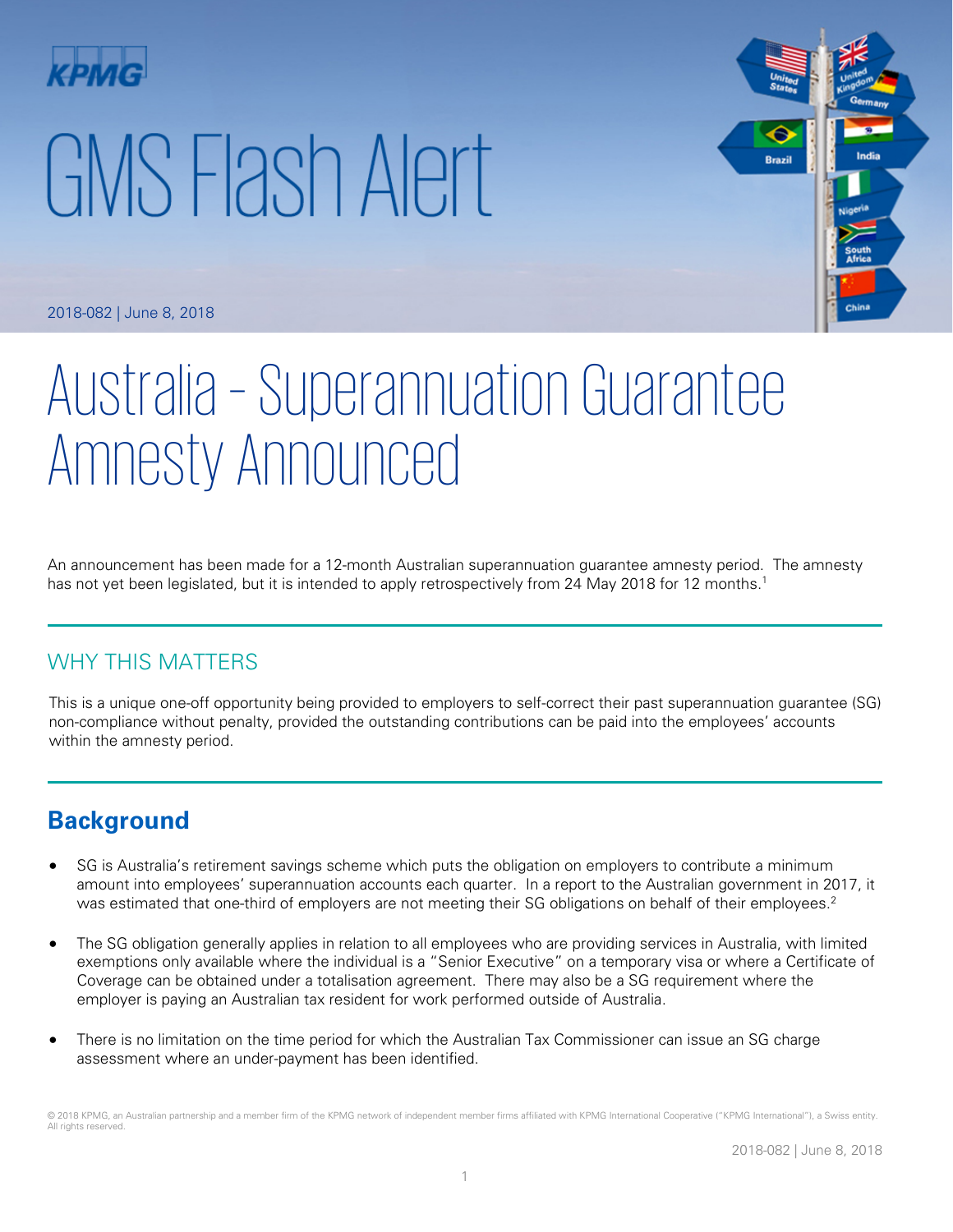- The director penalty regime can also hold directors personally liable for unpaid superannuation, even if the liabilities arose prior to their appointment as a director.
- Where there is non-compliance, the non-deductible interest charges and penalties can become significant particularly as there is no statute of limitation.
- This amnesty period will provide employers with a unique opportunity to review their SG obligations and make sure that they have been compliant, or where any under-payment is identified, make a voluntary disclosure and therefore reduce the cost of the non-compliance.

# **Foreign Employers with Workers in Australia**

The amnesty period will be particularly relevant for foreign employers with employees working in Australia and remaining on the foreign employer's payroll. The reason for this comes down to how they are managing their Australian pay-as-you-go (PAYG) withholding tax and employment tax obligations. For these employers, there are two mechanisms available for managing the Australian PAYG withholding obligations:

1. **Operate a shadow payroll in Australia** – An arrangement whereby the foreign employer continues to operate the payroll and pay its employees working in Australia, with all reporting on payroll and PAYG tax withholding processed by the Australian entity, generally in line with the standard Australian payroll process.

In this case, the employer should be also compliant for their employment tax obligations, including SG contributions as the arrangement mirrors the Australian payroll process.

2. **Employer obtains a PAYG Withholding Variation** – In certain circumstances, an application can be lodged with the ATO for approval to eliminate the foreign employer's obligation to withhold PAYG tax from specified employees' salary/wages for a fixed period of time. This requires the foreign employer to take responsibility for payment of employee income tax and any fringe benefits tax liabilities that may arise while the employees are in Australia.

This variation only applies to the PAYG withholding obligation, and as such, the employer is still required to effectively operate a shadow payroll so that it is meeting its SG obligations and other Australian employment tax obligations. As such, employers managing their employees' Australian income tax obligations through this arrangement have a high risk of non-compliance for their SG contribution obligations.

#### KPMG NOTE: Key Actions

All employers with employees working in Australia or who employ Australian resident taxpayers for work overseas should review their superannuation guarantee obligations and establish that contributions have been made (where necessary).

In particular, foreign employers with expatriates working in Australia and remaining on the foreign employer's payroll should review their superannuation guarantee contributions made and consider availing of the amnesty period to voluntarily declare any non-compliance.

<sup>© 2018</sup> KPMG, an Australian partnership and a member firm of the KPMG network of independent member firms affiliated with KPMG International Cooperative ("KPMG International"), a Swiss entity. All rights reserved.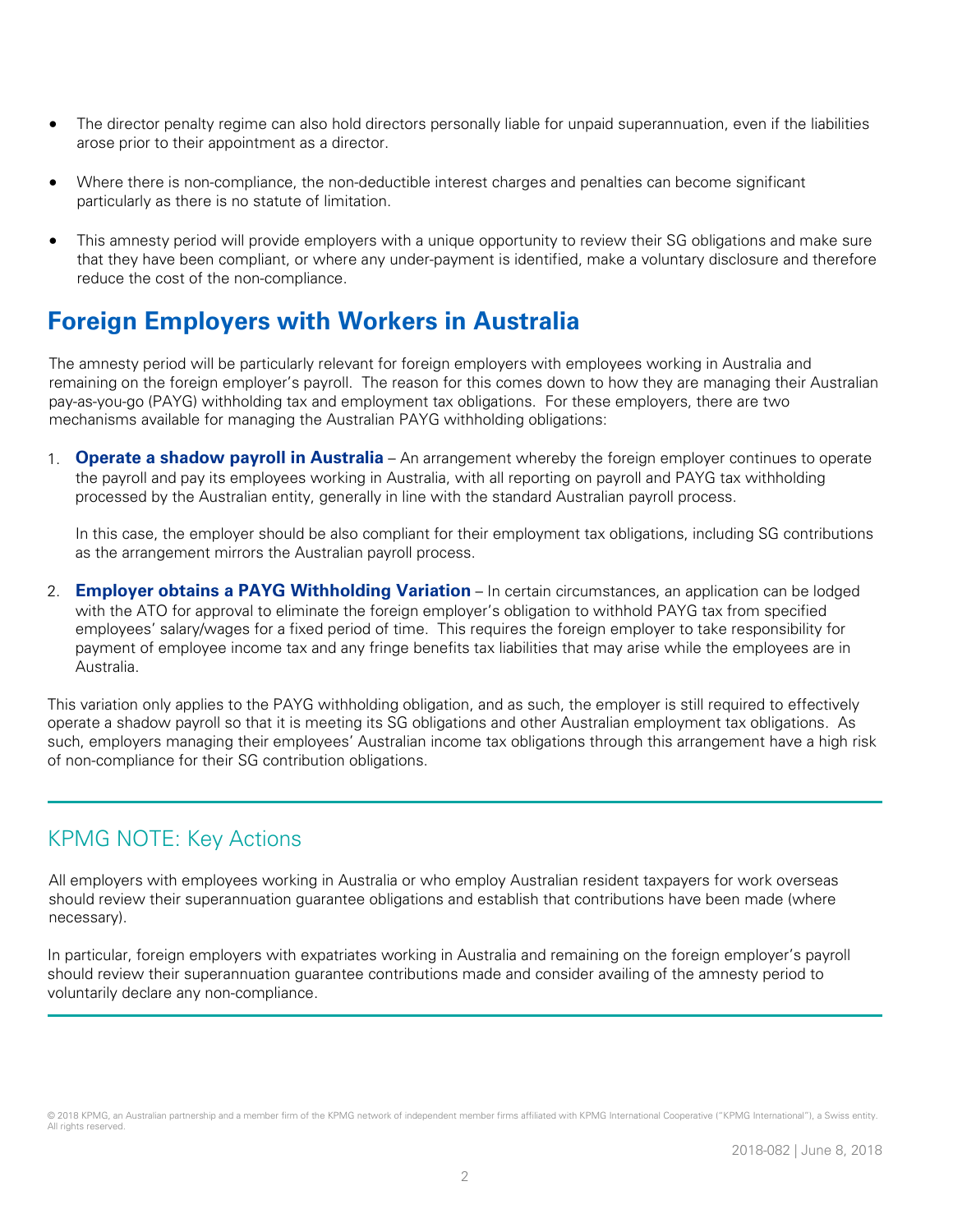### FOOTNOTES:

1 See the ATO announcement at: [https://www.ato.gov.au/Super/APRA-regulated-funds/In-detail/News/Superannuation-](https://www.ato.gov.au/Super/APRA-regulated-funds/In-detail/News/Superannuation-Guarantee-Amnesty-announced/)[Guarantee-Amnesty-announced/](https://www.ato.gov.au/Super/APRA-regulated-funds/In-detail/News/Superannuation-Guarantee-Amnesty-announced/) .

2 As reported in The Australian (online), a cross-agency confidential report involving Treasury, the ATO, the Department of Employment and financial regulators the Australian Securities & Investments Commission and the Australian Prudential Regulation Authority, was submitted to Financial Services Minister Kelly O'Dwyer in March 2017 but was not publicly released. (See M. Roddan "Employers Face Super Gap Crackdown," The Australian (online), 14 July 2017.)

\* \* \* \*

© 2018 KPMG, an Australian partnership and a member firm of the KPMG network of independent member firms affiliated with KPMG International Cooperative ("KPMG International"), a Swiss entity. All rights reserved.